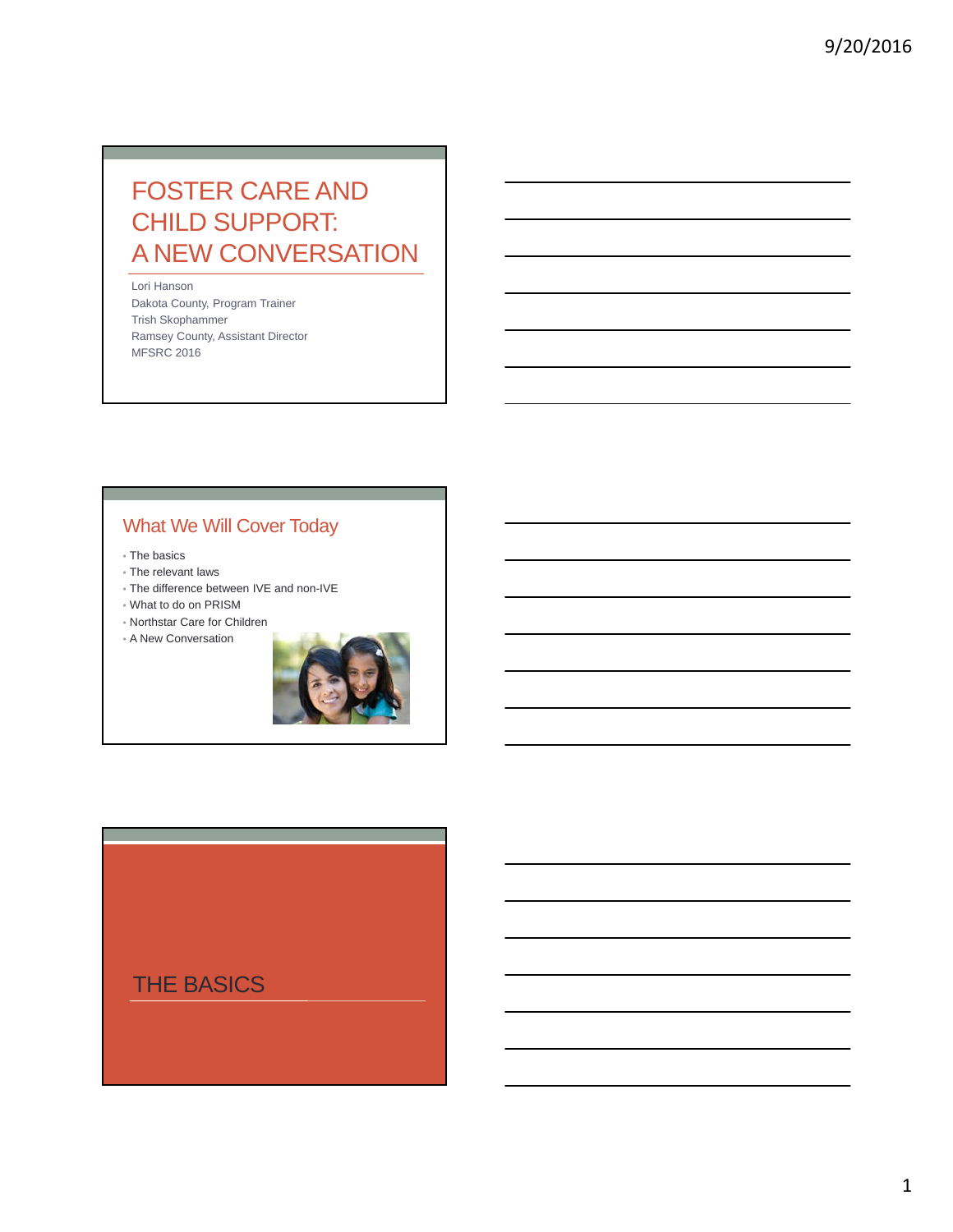### The Basics

- When a child goes into OHP
- A referral is made to the child support office by child welfare
- Child support opens two cases
	- One against the dad
- One against the mom
- Both parents are assessed for their ability to pay, using the child support guidelines
- If a child support order already exists, it is redirected to pay foster care

### The Basics

- Child Support processes include:
	- Locating parents
	- Searching for existing child support orders
	- Establishing paternity
	- Assessing ability to pay
	- Creating Summons and Complaint
	- Service of Process
	- Court hearing
	- Enforcement

## RELEVANT LAWS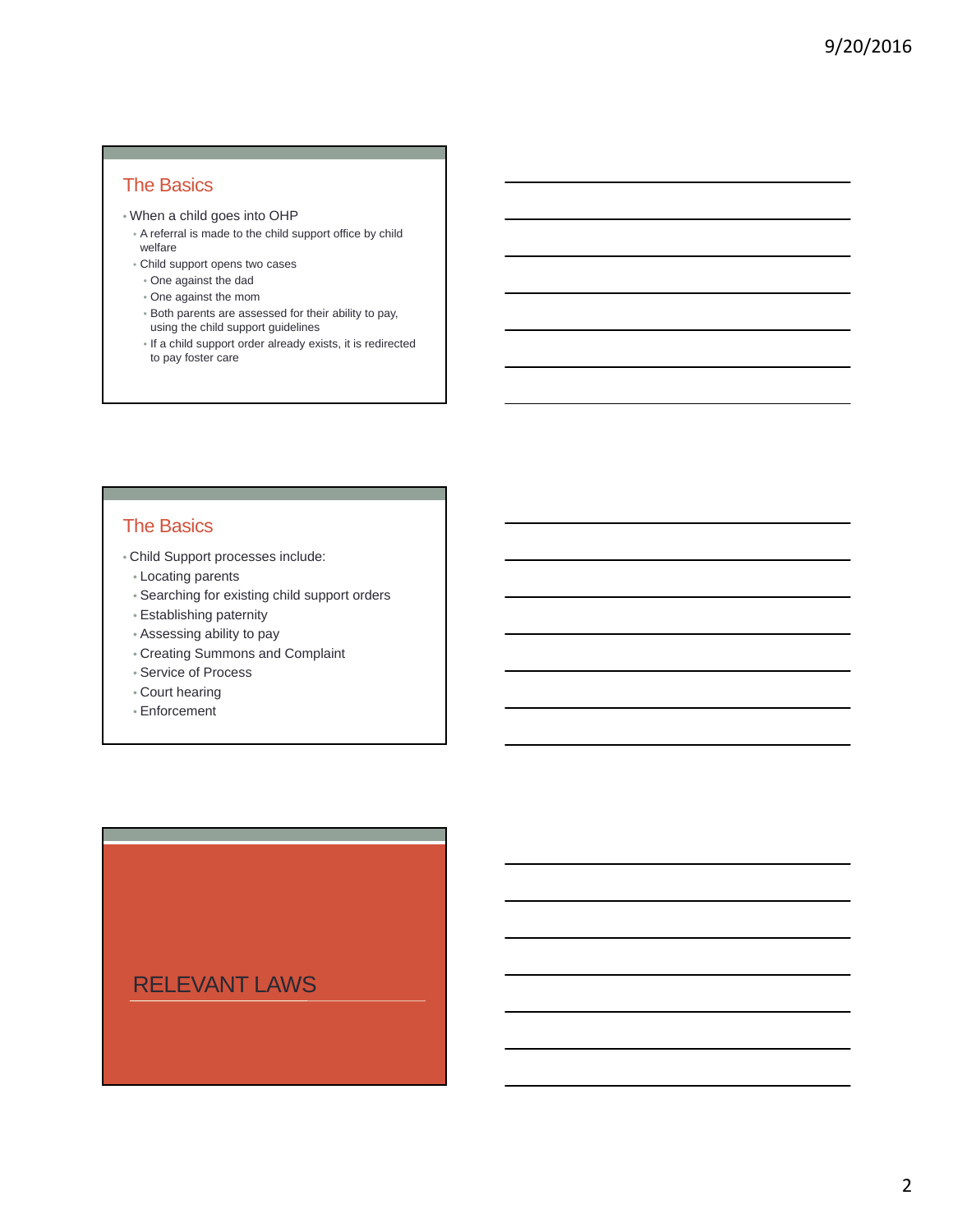### The Basis for Current practice

#### • Federal Law

• 42 U.S.C. 471(a)(17) of the Social Security Act Where appropriate, all steps will be taken, including cooperative efforts with State agencies administering the program funded under part A and plan approved under part D, to secure an assignment to the State of any rights to support on behalf of each child receiving foster care maintenance payments under this part.

### The Basis for Current Practice

#### • Minnesota State Law

• Statutes 260B.331(b) and 260C.331(b)

The court shall order, and the local social services agency shall require, the parents or custodian of a child, while under the age of 18, to use the total income and resources attributable to the child…to reimburse the county for the cost of care, examination and treatment. Income and resources attributable to the child include, but are not limited to…child support.

### The Basis for Current Practice

#### • Minnesota State Law

• Statutes 260B.331(c) and 260C.331(c)

If the income and resources attributable to the child are not enough to reimburse the county for the full cost of care…the court shall inquire into the ability of the parents to support the child and, after giving the parents a reasonable opportunity to be heard, the court shall order, and the local social services agency shall require, the parents to contribute.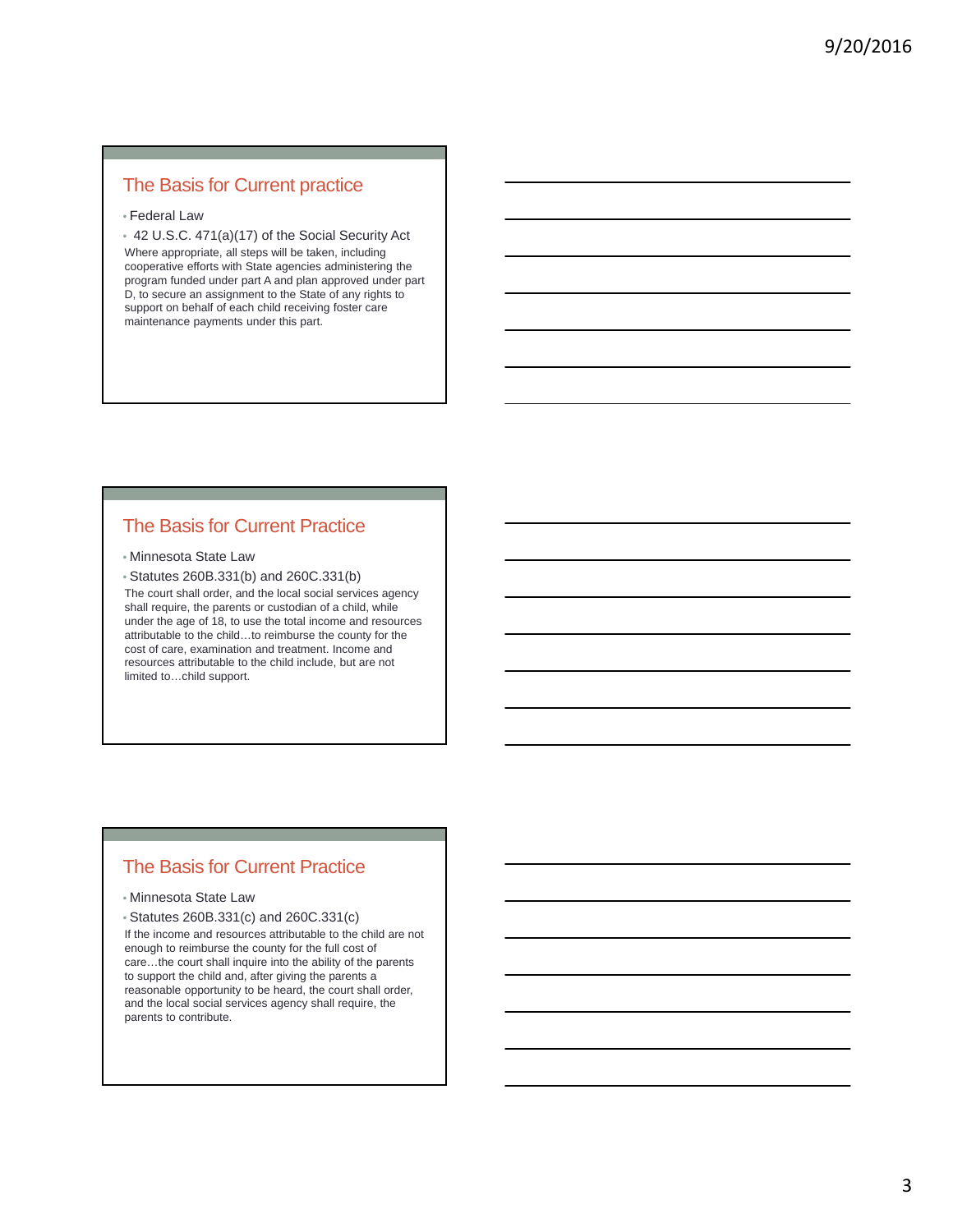### The Basis for Current Practice

- Minnesota State Law
- Statutes 260B.331(d) and 260C.331(d)

The court shall order the amount of reimbursement attributable to the parent, withheld under chapter 518A from the income of the parent. A parent who fails to pay without good reason may be proceeded against for contempt, or the court may inform the county attorney, who shall proceed to collect the unpaid sums, or both procedures may be used.

## IVE AND NON-IVE

### IVE VS. NON-IVE FOSTER CARE

### **IVE:**

- Federally funded
- Eligibility determined by income (old AFDC)
- Is considered public assistance
- Referrals to Child Support through CRDL
- **NON-IVE:**
- County Funded • If not IVE eligible and reimbursable, becomes non IVE
- Is considered non-public
- assistance
- Referrals are manual • Corrections placements
- Juvenile vs. CHIPS orders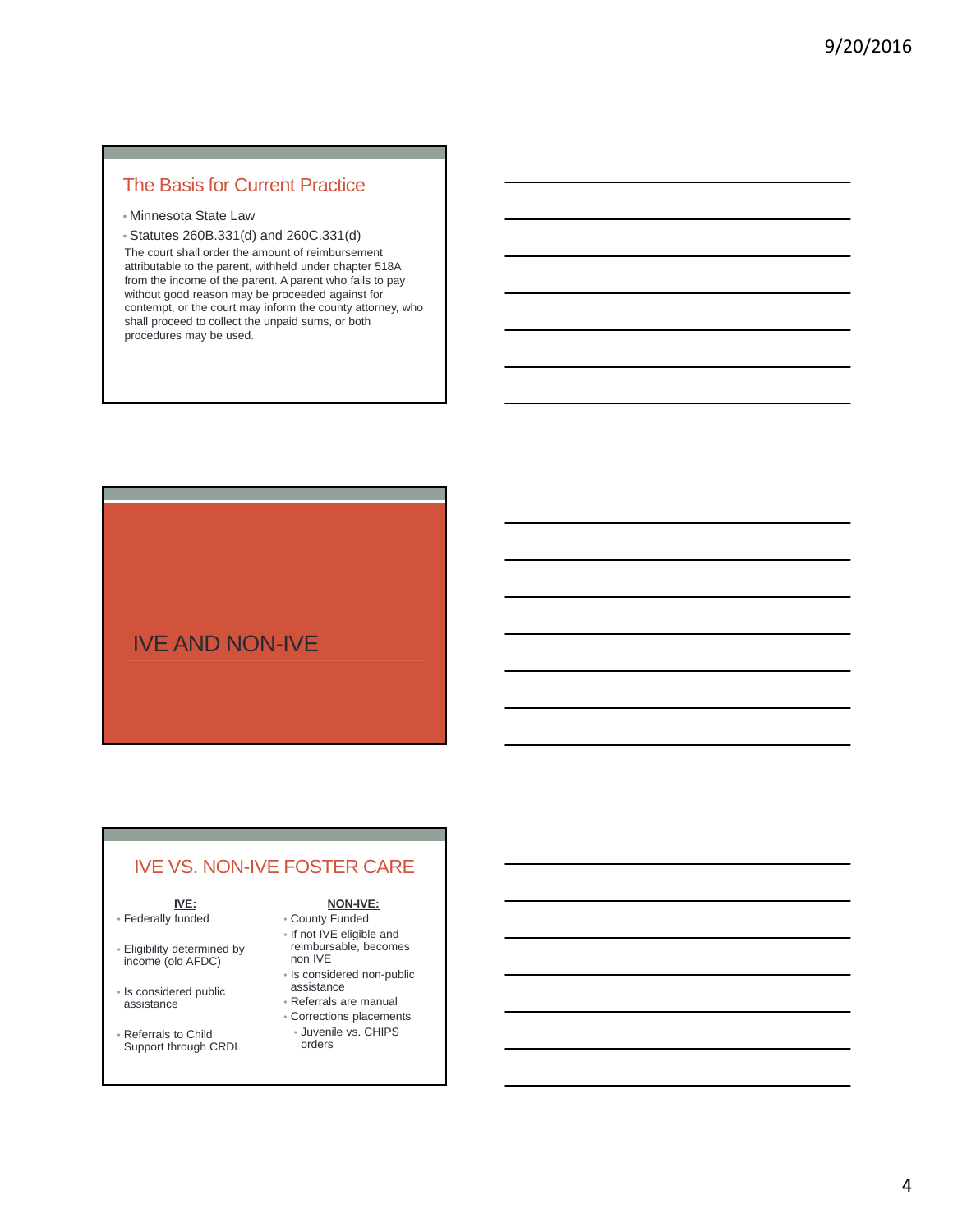#### THINGS TO REMEMBER WHEN SETTING UP THE REDIRECT IN PRISM

- **IVE** is built through a CRDL referral
- Non IVE is built through a manual referral
- IVE is public assistance and redirection is not optional
- Non-IVE redirection is optional and done on a county by county basis



## PRISM STUFF

| <b>S5 - PRISM TRAINING</b><br>$-10x$                                                                        |
|-------------------------------------------------------------------------------------------------------------|
| le Edit Session Options Transfer View Macro Script Help                                                     |
|                                                                                                             |
| <b>V4FERT01</b><br>PRISM In: PW0060 via OOTP 0065 X119310                                                   |
| 07/30/09 NCP Obligation Detail<br>$2$ more $\rightarrow$                                                    |
| *Action $(A, B, C, D, M, N)$ :                                                                              |
| Case: 0012007804 02 Oblig Code: CCH Oblig Seg Nbr: 01                                                       |
| Case: 0012007804 02<br>Worker: 037CO007 Stat: OPN Func: IN                                                  |
| CP Name: DAKOTA, IVE FC AGENCY<br>Prog: FCC                                                                 |
| NCP Name: HATHAWAY, CAROL J.<br>File Loc:                                                                   |
|                                                                                                             |
| No of Oblig: 1<br>Effective Date: 07/2009                                                                   |
| Oblig Code: BASIC SUPPORT<br>Court File Nbr: 2-3-7820                                                       |
|                                                                                                             |
| Type: FCC Tux pler:<br>Accruing: Y Offset Ind: N Juris: 27037 - DAKOTA<br>Co Seq No.: 01 Jdgmnt Seq No.: __ |
|                                                                                                             |
| CO Mo Amt: 50.00 Freq: M Amt: 50.00 Beg Date: 05/01/2009                                                    |
| Offset Amt: 0.00 Freq: 0.00 = End Date: ________                                                            |
| Monthly Accrual: 50.00 Freq: M Amt: 50.00                                                                   |
| Mo Non-Accrl: 0.00 Freq: _ Amt: 0.00                                                                        |
| Mo Non-Accrl Cd: _ Int Ovr: N Debt/Arr: A Reserved: N Debt Type Sup: _                                      |
|                                                                                                             |
|                                                                                                             |
| ( NCOD<br>Direct Command:                                                                                   |
| 1=Help,F2=Quit,F3=Retrn,F4=Prev,F7=Up,F8=Down,F10=Left,F11=Right,F13=TRBL                                   |
| -18=Main,F19=Glob,F20=Audit                                                                                 |
| DEBT NCP-001200780402-CCH-01 displayed effective for 07/30/09                                               |
| A147@665 A<br>Ready (1) 64.8.128.17<br>N.M<br>13:50:12 7/30/2009<br>00:24:52<br>03, 029                     |

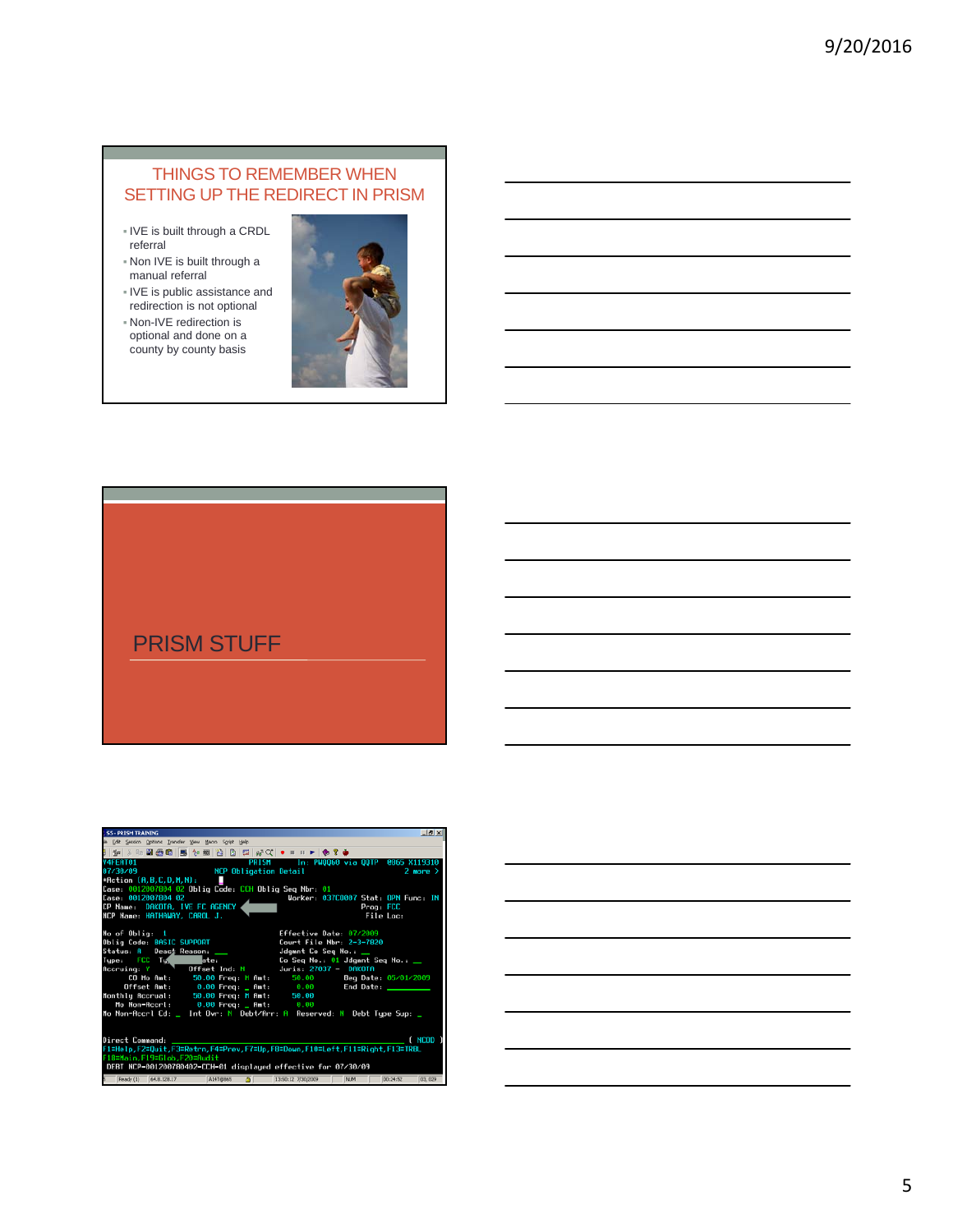| Elle Edit Session Options Transfer View Macro Script Help                                                                                              |                                     |                                   |
|--------------------------------------------------------------------------------------------------------------------------------------------------------|-------------------------------------|-----------------------------------|
|                                                                                                                                                        |                                     |                                   |
|                                                                                                                                                        |                                     |                                   |
| V4FEAT01<br><b>PRISH</b>                                                                                                                               |                                     | ln: PW0060 via OOTP -0865 X119310 |
| <b>NCP Obligation Detail</b><br>$< 1$ more                                                                                                             |                                     | $1$ more $\geq$                   |
| *Action (A,B,C,D,M,N):<br>п                                                                                                                            |                                     |                                   |
| Case: 0012007804 02 Oblig Code: CCH Oblig Seq Nbr: 01                                                                                                  |                                     |                                   |
| Case: 0012007804 02                                                                                                                                    | Worker: 03700007 Stat: OPN Eunc: IN |                                   |
| CP Name: DAKOTA, IVE FC AGENCY                                                                                                                         | Prog: FCC                           |                                   |
| NCP Name: HATHAWAY, CAROL J.                                                                                                                           |                                     | File Loc:                         |
| Oblig Review Dt:<br>Docket Dt:<br>Judgment Exp Dt:<br>Charge Int: YES                                                                                  | Variable Oblig N<br>Review Dt:      |                                   |
| IW Variance: N<br>CRA Notice:                                                                                                                          |                                     | CRA Sub Tupe:                     |
| Comments:<br>1_ of                                                                                                                                     |                                     |                                   |
| Pay to Jurisdiction & Address: DAKOTA CO FINANCIAL<br>FIPS 27 037 Dest: 99<br>CHILD SUPPORT PAYMENTS<br>Addr 2: 1590 W HIGHWAY 55<br>In/Out State: I   | Separate Entity:                    |                                   |
| City: HASTINGS                                                                                                                                         | St: MN Zip: 550332372               |                                   |
| Direct Command:<br>Fi=Help,F2=Quit,F3=Retrn,F4=Prev,F7=Up,F8=Down,F10=Left,F11=Right,F13=TRBL<br>F18=Main, F19=Glob, F20=Audit<br>Scrolling performed. |                                     | ( NCOD                            |
| ΔĪ<br>Ready (1)<br>64.8.128.17<br>13:50:48 7/30/2009<br>A14T/DRAS                                                                                      | N.M                                 | 00:25:28<br>03, 029               |



| <b>C.SS-PRISM TRAINING</b>                                                                                                                                                                                                                 |                                       | $-101$                 |  |  |
|--------------------------------------------------------------------------------------------------------------------------------------------------------------------------------------------------------------------------------------------|---------------------------------------|------------------------|--|--|
| Elle Edit Session Options Transfer View Macro Script Help                                                                                                                                                                                  |                                       |                        |  |  |
|                                                                                                                                                                                                                                            |                                       |                        |  |  |
| V4FFHK01<br>PRISM In: PW0060 via OOTP                                                                                                                                                                                                      | <b>0865 X119310</b>                   |                        |  |  |
| <b>Obligation Balance Detail</b><br>07/30/09                                                                                                                                                                                               |                                       | $1$ more $\rightarrow$ |  |  |
| *Action (B,C,D,M,N):                                                                                                                                                                                                                       |                                       |                        |  |  |
| Case: 0012007804 02 Oblig Owner: NCP Oblig Code: CCH Oblig Nbr: 01                                                                                                                                                                         |                                       |                        |  |  |
| Case: 0012007804 02                                                                                                                                                                                                                        | Worker: 037C0007 Stat: OPN Lunc: IN   |                        |  |  |
| CP Name: DAKOTA, IVE FC AGENCY                                                                                                                                                                                                             | Prog: FCC                             |                        |  |  |
| NCP Name: HATHAWAY, CAROL J.                                                                                                                                                                                                               | File Loc:                             |                        |  |  |
| EMP Name:                                                                                                                                                                                                                                  |                                       |                        |  |  |
| Oblig Code: BASIC SUPPORT<br>Accto Date: 07/2009<br>Type: FCC IV-E FOSTER CARE OBLIG.<br>Status: A<br>Pau to Juris:<br>Monthly Accrual: 50.00 Monthly Non-Accrual: 0.00<br>Unpaid Mo Accrual: _____50.00 Unpaid Mo Non-Accrual: ______0.00 | Accru: Y Oblig Begin Date: 05/01/2009 |                        |  |  |
| Principal Interest Total                                                                                                                                                                                                                   | Total Owed PI Condtnl                 |                        |  |  |
| PA Arrears ______100.00<br>$0.00$ 100.00                                                                                                                                                                                                   |                                       |                        |  |  |
| $\sqrt{100}$ 0.00 0.00<br>$-0.00$<br>NPA Arrears                                                                                                                                                                                           |                                       | 0.00                   |  |  |
| Total 100.00<br>8.88 188.88                                                                                                                                                                                                                | 150.00                                |                        |  |  |
| f onno<br>Direct Command:<br>F1=Help,F2=Quit,F3=Retrn,F4=Prev,F6=Arus,F10=Left,F11=Right,F13=TRBL,F18=Main<br>F19=Glob, F20=Audit<br>Debt Bal NCP-001200780402-CCH-01 displayed effective for 07/01/09                                     |                                       |                        |  |  |
| $\Delta$<br>Ready (1) 64.8.128.17<br>$\overline{\mathbf{S}}$<br>A14T@865<br>13:51:08 7/30/2009                                                                                                                                             | N.M<br>00:25:48                       | 03, 029                |  |  |

| <b>C.SS - PRISM TRAINING</b><br>$-101\times$                                                      |
|---------------------------------------------------------------------------------------------------|
| Elle Edit Session Options Transfer View Macro Script Help                                         |
|                                                                                                   |
| PRISM In: PW0060 via OOTP 0065 X119310<br>V4FEAT01                                                |
| <b>NCP Obligation Detail</b><br>87/38/89<br>$2$ more $\geq$                                       |
| *Action (A,B,C,D,M,N):                                                                            |
| Case: 0012007654 01 Oblig Code: CCH Oblig Seg Nbr 01                                              |
| Case: 0012007654 01<br>Worker: 0375Y501 Stat: OPN Func: EN                                        |
| CP Name: DAKOTA, NON-IVE FC AGENCY<br>Prog: NPA                                                   |
| NCP Name: HATHAWAY, CAROL J.<br>File Loc:                                                         |
|                                                                                                   |
| Effective Date 09/1998<br>No of $0$ blig: $1$                                                     |
| Oblig Code: BASIC SUPPORT<br>Court File Nbr: F1-96-7983                                           |
| Status: A Deac <sup>14 Danoon</sup> : ___<br>Jdgmnt Co Seg No.: __                                |
| Type: NPA Typ <del>e any wa</del> te:                     Co Seq No.: 01 Jdgmnt Seq No.: <u> </u> |
|                                                                                                   |
| CO Mo Amt: 216.07 Freq: M Amt: 216.07 Beg Date: 09/01/1998                                        |
| Offset Amt: 0.00 Freq: Amt: 0.00 End Date: _____<br>Monthly Accrual: 216.07 Freq: M Amt: 216.07   |
| Mo Non-Accrl: 0.00 Freq: M Amt: 0.00                                                              |
| Mo Non-Accrl Cd: _ Int Ovr: N Debt/Arr: A Reserved: N Debt Type Sup: _                            |
|                                                                                                   |
|                                                                                                   |
| ( NCOD<br>Direct Command: _____                                                                   |
| Fi=Help, F2=Quit, F3=Retrn, F4=Prev, F7=Up, F8=Down, F10=Left, F11=Right, F13=TRBL                |
| F18=Main, F19=Glob, F20=Audit                                                                     |
| DEBT NCP-001200765401-CCH-01 displayed effective for 09/01/98                                     |
| Ready (1) 64.8.128.17<br>கி<br>A14T@865<br>13:56:27 7/30/2009<br>M.M<br>00:31:07<br>04,008        |
|                                                                                                   |

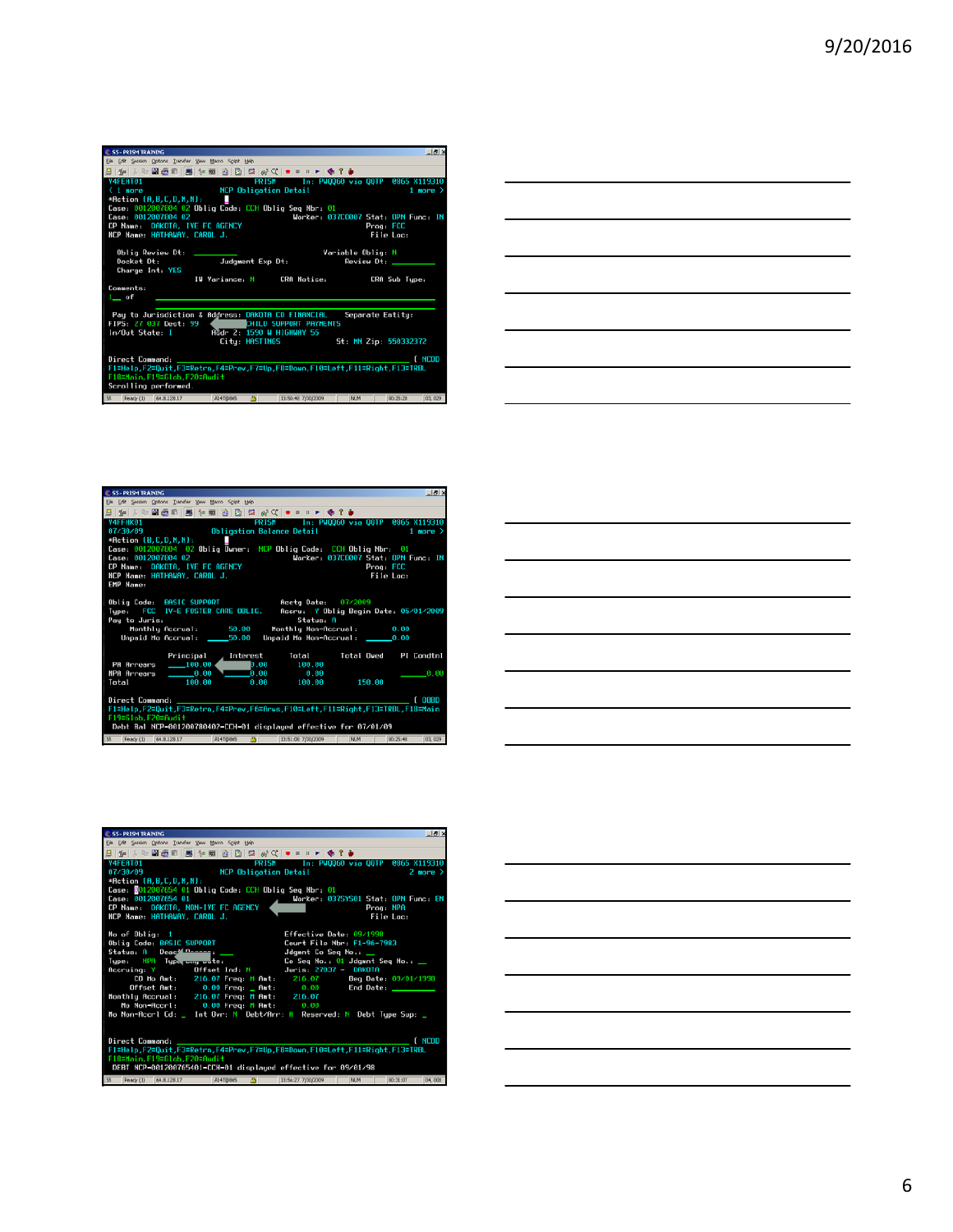

| <u> 1989 - Andrea Andrew Maria (h. 1989).</u>                                                                                                                                                                                                 |  |                          |
|-----------------------------------------------------------------------------------------------------------------------------------------------------------------------------------------------------------------------------------------------|--|--------------------------|
|                                                                                                                                                                                                                                               |  |                          |
| <u> 1989 - Johann Harry Harry Harry Harry Harry Harry Harry Harry Harry Harry Harry Harry Harry Harry Harry Harry</u><br><u> 1989 - Johann Barn, amerikan bernama di sebagai bernama dan bernama di sebagai bernama dalam bernama dalam b</u> |  |                          |
| <u> 1989 - Andrea Andrew Maria (h. 1989).</u>                                                                                                                                                                                                 |  |                          |
| <u> 1989 - Johann Stoff, Amerikaansk politiker († 1908)</u>                                                                                                                                                                                   |  |                          |
|                                                                                                                                                                                                                                               |  | $\overline{\phantom{a}}$ |
|                                                                                                                                                                                                                                               |  |                          |

### Cases with Multiple Children

- Amount to be redirected is determined by dividing the obligation by the number of unemancipated children
- Occasionally you may have a per child order
- If emancipation of one or more of the children is upcoming, calendar to redetermine the redirect amount

#### NOTE:

• When verifying high school graduation for child emancipation in out-ofhome placement, it is recommended you check with the social worker if there is no response from the CP. As the CP is no longer getting the child support in redirection cases, they are often very lax about responding!

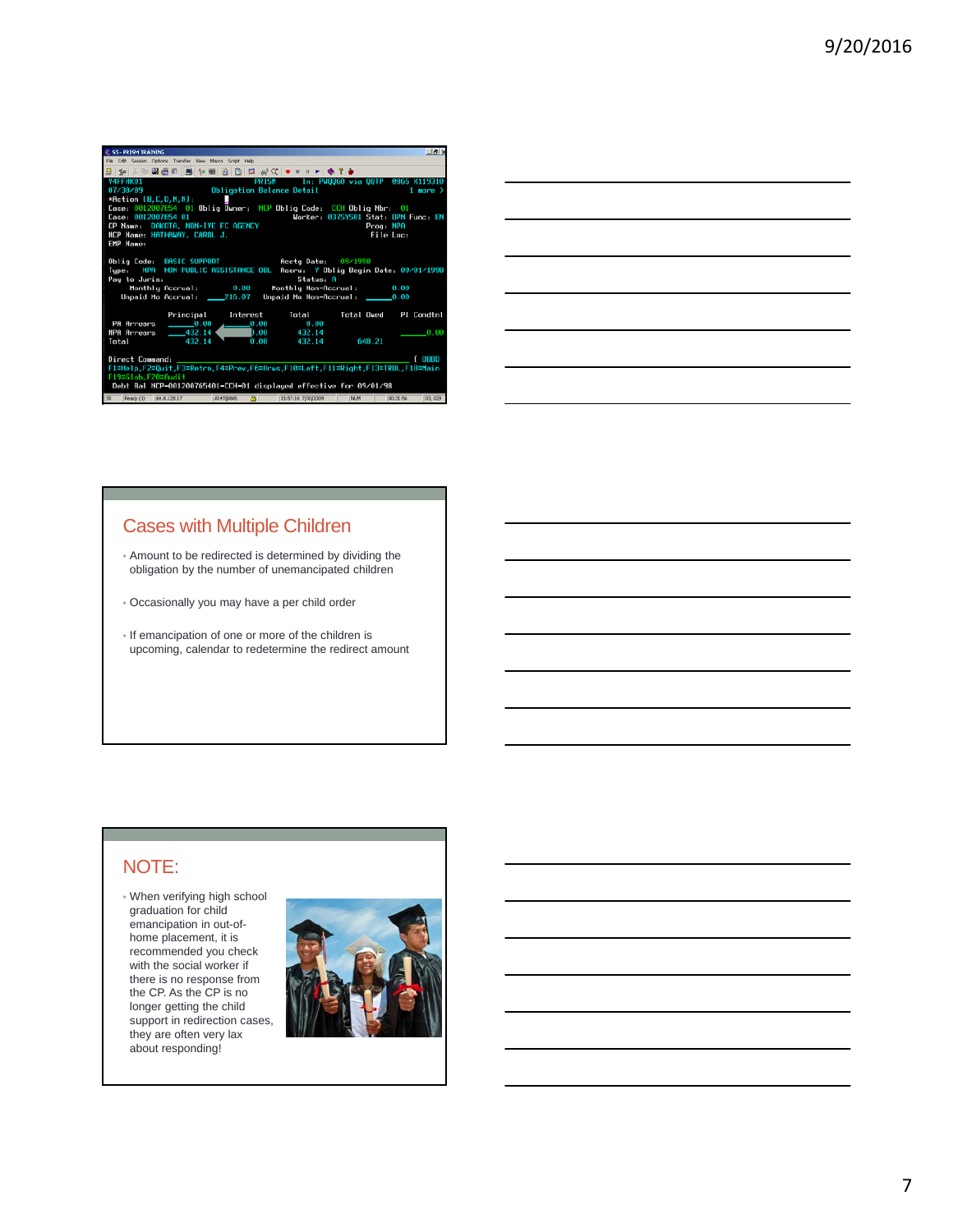## Things to consider when Redirecting

- How much is the obligation?
- How long will the child be in services?
- Is there a chance that this debt will be collectable?
- Is the debtor's whereabouts known?
- Has money ever been received?





## NORTHSTAR CARE FOR **CHILDREN**

## Northstar Care for Children

- Implemented 1/1/2015
- Consolidates and simplifies three programs • Family Foster Care
	- Kinship Assistance (replaces Relative Custody Assistance)
	- Kinship Adoption Assistance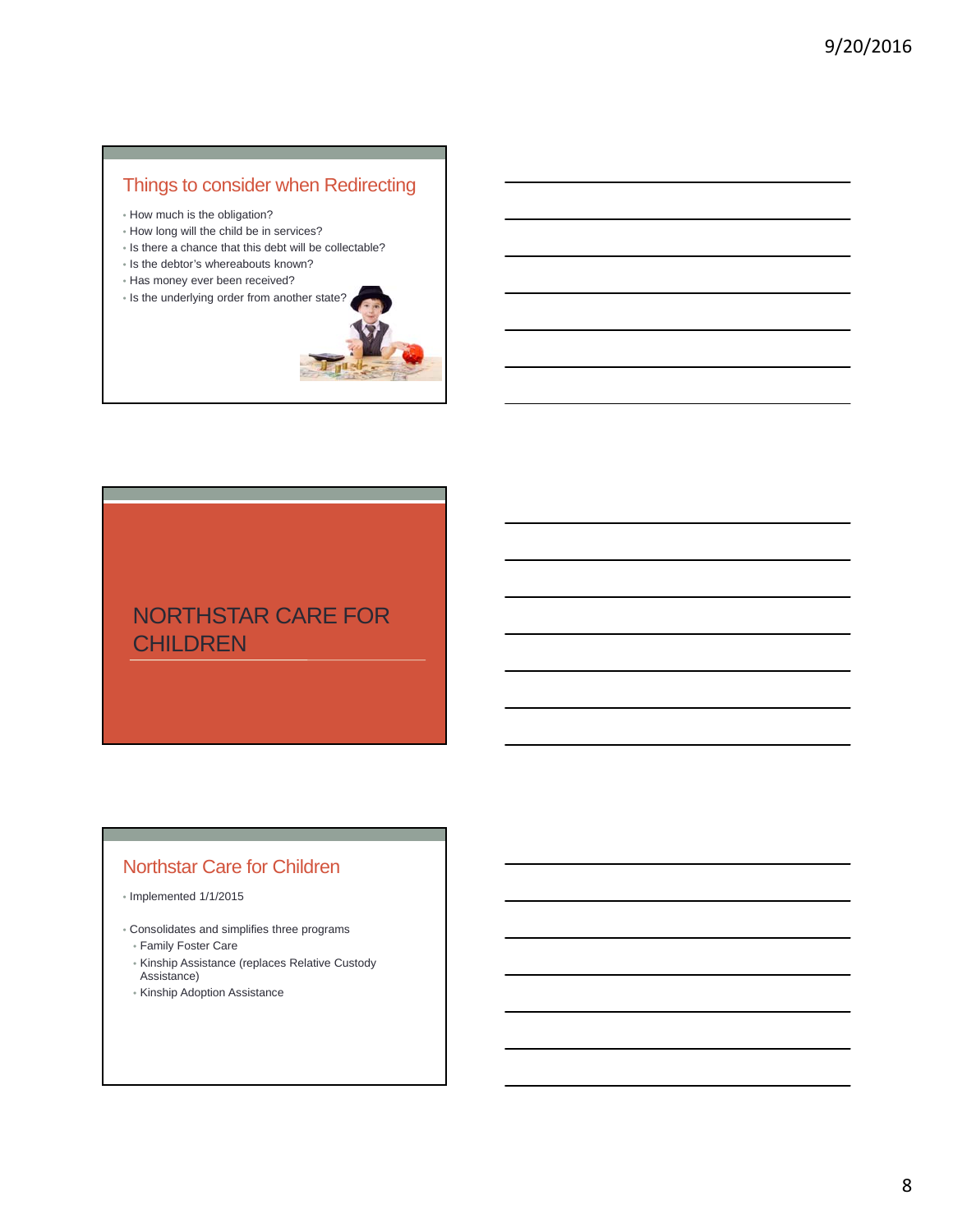### Northstar Care for Children

• Why?

• Needed to maintain the same level of benefits for a child as he/she moves to permanency. In the past, a significant decrease in benefits upon Transfer of Custody (TOC) or Adoption prevented many children from achieving permanency with a family. This was particularly true for American Indian and African American children, as well as sibling groups.

### Northstar Care for Children

• What does this mean for child support (and collections)?



### Northstar Care for Children

- Fortunately, not a lot has changed!
- How determinations are made hasn't changed. IVE child support cases are still public assistance cases
- TOC and Adoptions are treated the same as they have always been
- All IVE children and Kinship Adoption Assistance children are automatically eligible for MA.
- Most children on Northstar Kinship Assistance will qualify as well.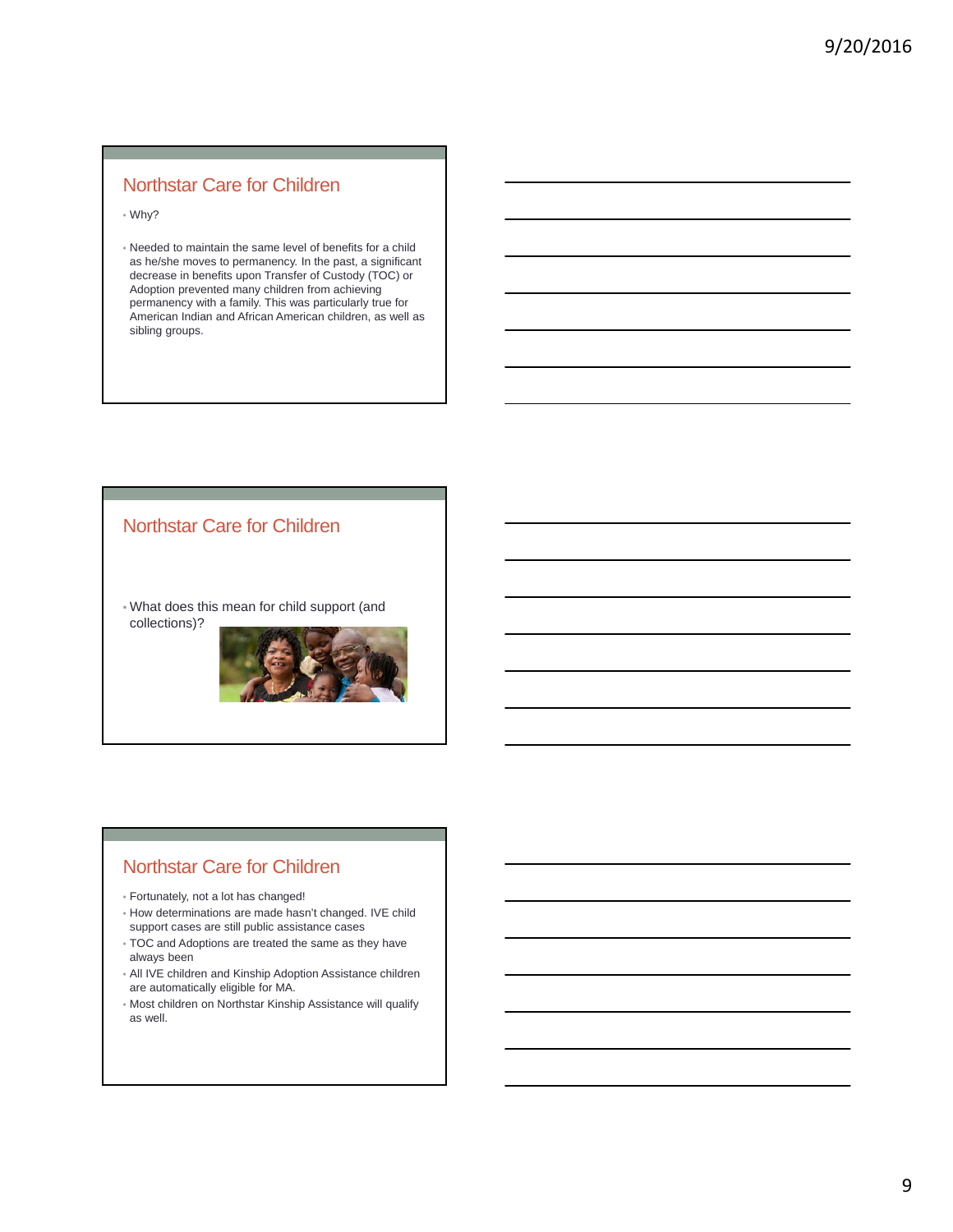### Northstar Care for Children

- Under Northstar Care, caregivers may be eligible for a child care allowance, however they are not then eligible to be on another child care assistance program
- Under Northstar Care, county and tribal agencies are still allowed to collect parental fees, child support, and other revenue to offset their share of foster care

### Northstar Care for Children

• Title IVE Northstar Kinship Assistance (paid for by the state) replaces TANF-based Relative Custody Assistance. There are no new RCA grants after 1/1/2015. Children not eligible for Kinship Assistance MAY meet the criteria for the MFIP CHILD ONLY grant.

### Northstar Care for Children

\*\*CAUTION\*\* When a relative becomes the custodian of children in out-of-home placement and the child support case is PA, verify that they ARE NOT receiving Foster Care or Kinship Assistance payments AND MFIP for the same child!

• Programs generally end at age 18, however extensions may be granted for children up to the age of 21.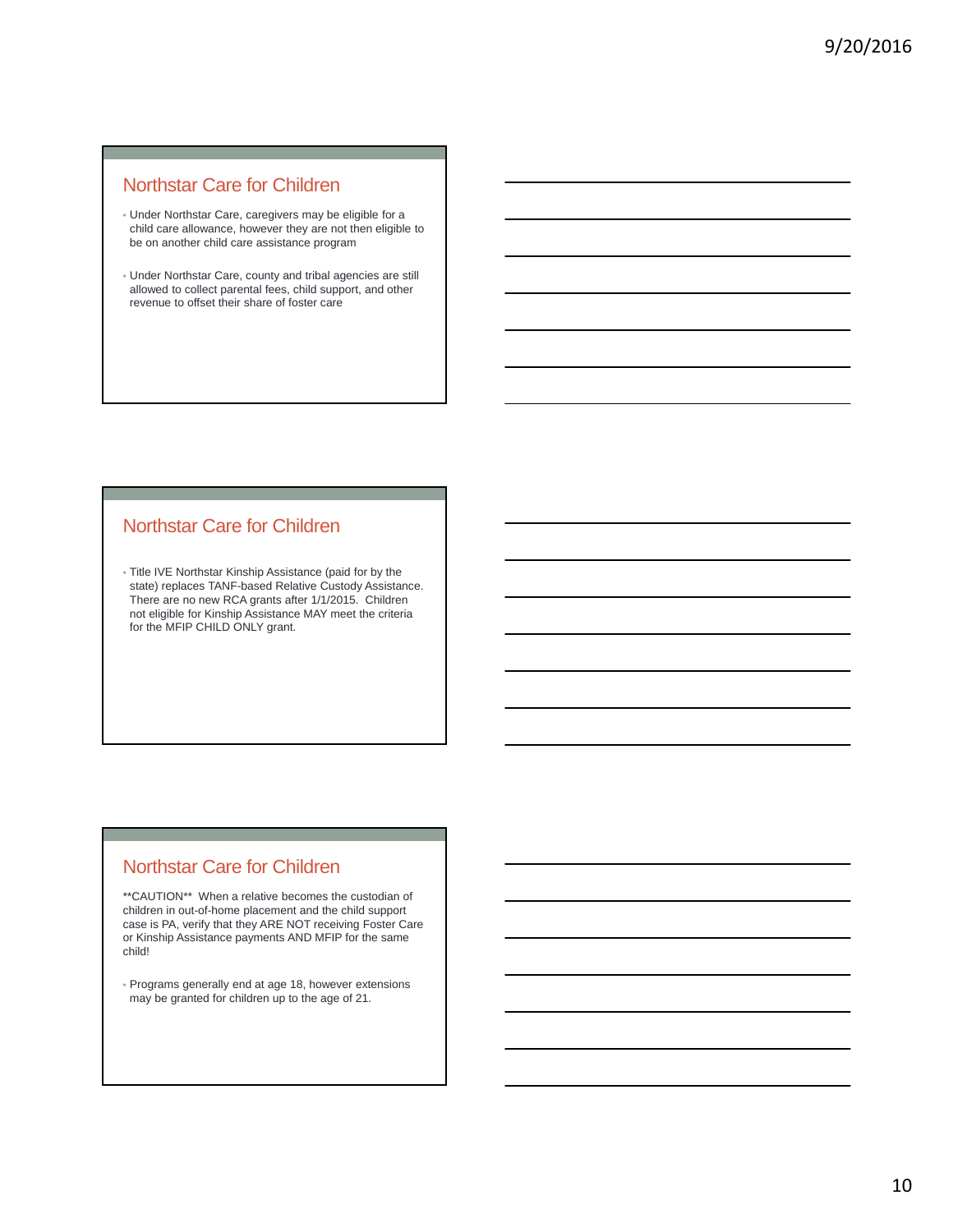## Northstar Care for Children

- Resources
- On the DHS website, search "Northstar Care for Children". There will be a link to the site on County Link. On County Link directly, choose the "A-Z Topics" tab. Click on the letter N and you will see Northstar Care for Children There is a Practice Guide PDF as well as a "Frequently Asked Questions" link at the bottom of the page.

## A NEW CONVERSATION

## The Stories

- •Lisa's
- •Redirection
- •The grandma called

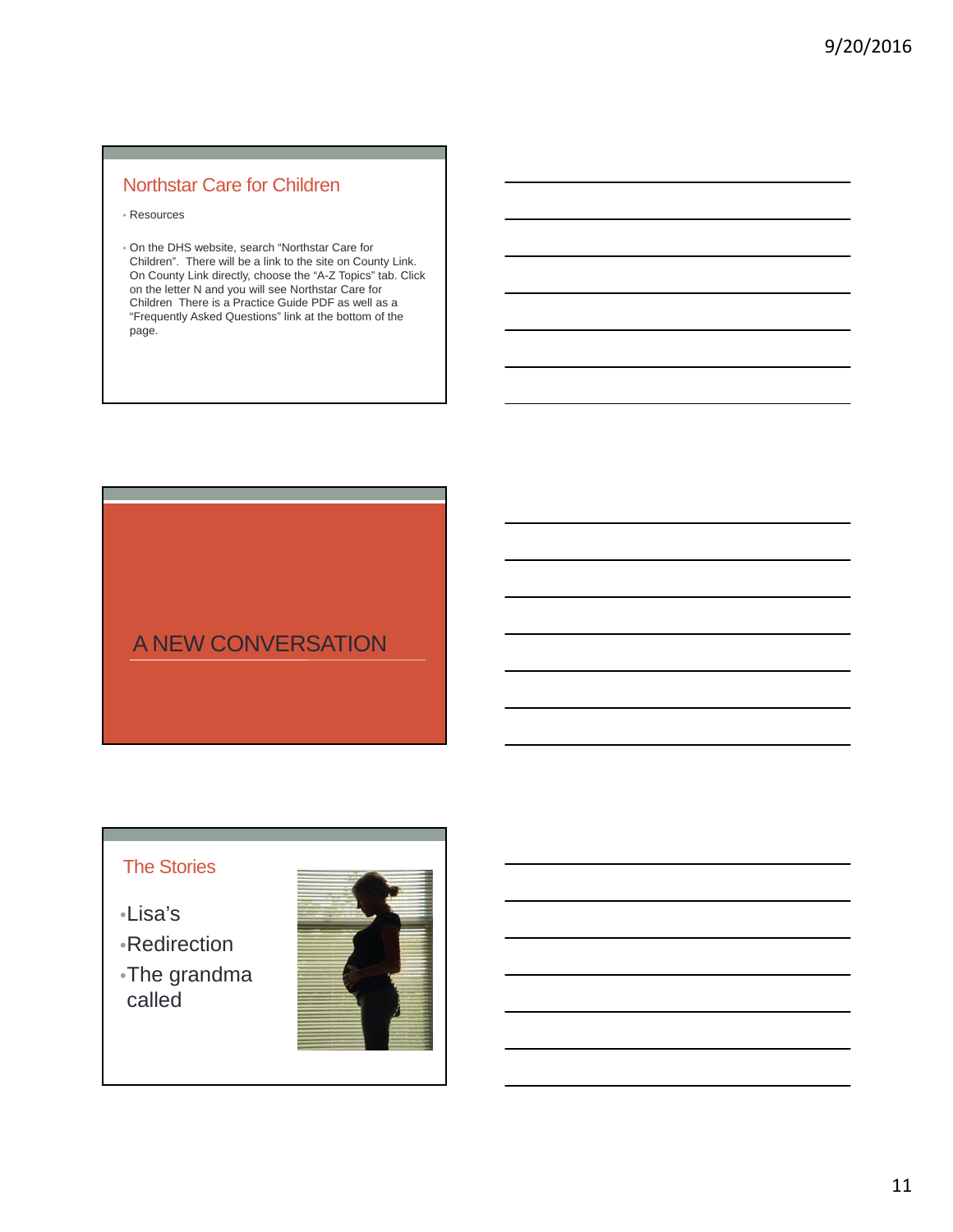### Two Questions

What is in the best interest of the families involved in OHP?



### Two Questions

Is it cost effective to use the child support program to collect reimbursement from parents for the cost of out-of-home placement (OHP)?

### Research Shows

- States and Counties are inconsistent in their implementation of referrals to child support
- Children experience longer spells of OHP when child support order is enforced
- (Cancian, Cook, Seki and Wimer, 2013; Chellew, Noyes and Selekman, 2012)
- Most child support debt is owed by parents who have little or not income
- (Sorenson, 2004; Sorenson, 2013)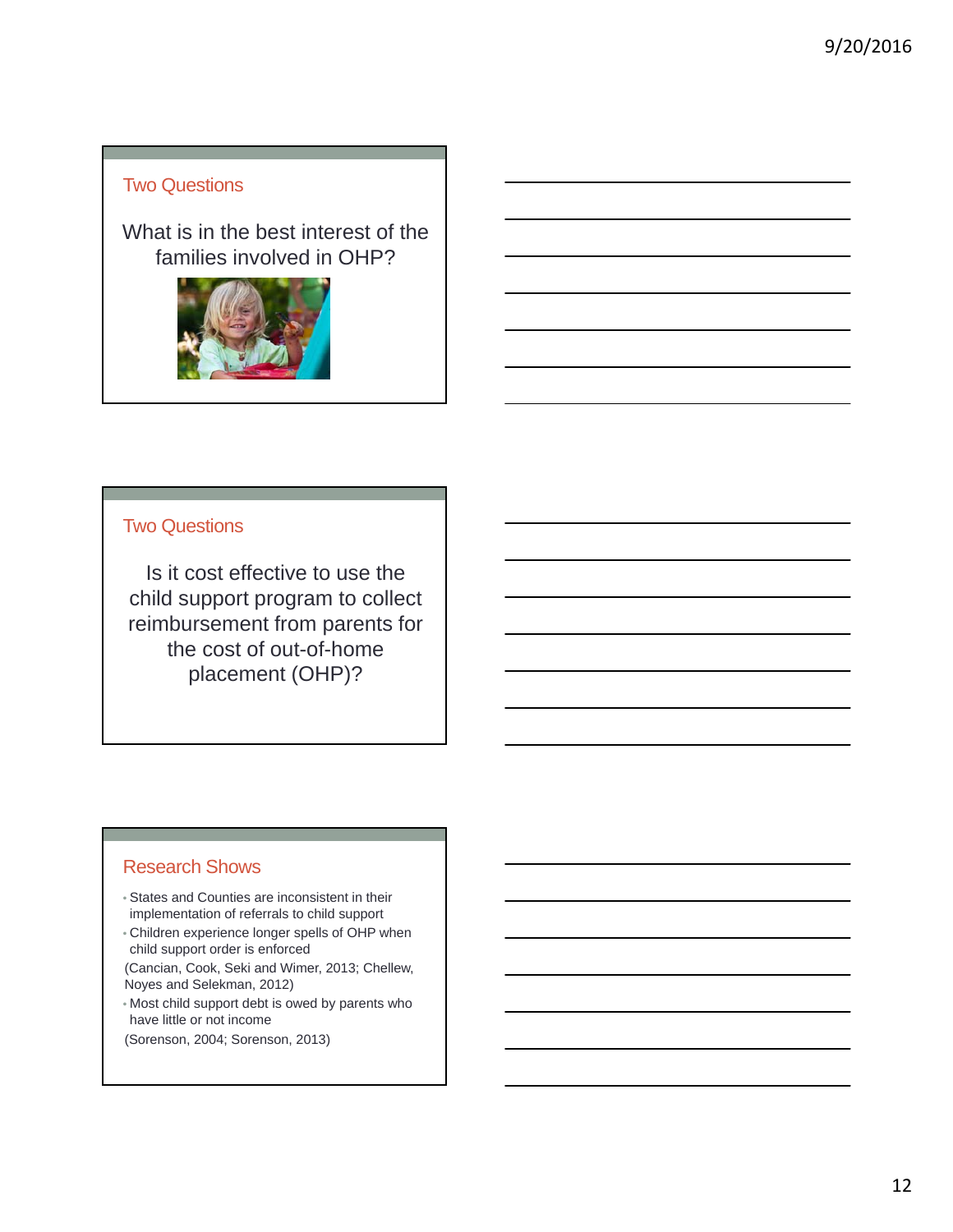### Collection per Kid

- Nationwide in FFY 2013;
- \$72,326,986 was collected (OCSE FY 2015 Preliminary Report)
- Nationwide in 2013
- 402,172 kids in placement (Annie E. Casey Foundation, Kids Count Data Center)
- \$180 per child

### Collection per Kid

- Minnesota in FFY 2013;
	- \$772,554 was collected (OCSE FY 2015 Preliminary Report)
- Minnesota in 2013
	- 5,641 kids in placement (Annie E. Casey Foundation, Kids Count Data Center)
- \$137 per child
- How much did it cost to collect that \$137?

### Minnesota in 2015

- Collection rate of 47%
- \$1,345,855 collected
- On just over 10,000 cases
- \$134 per case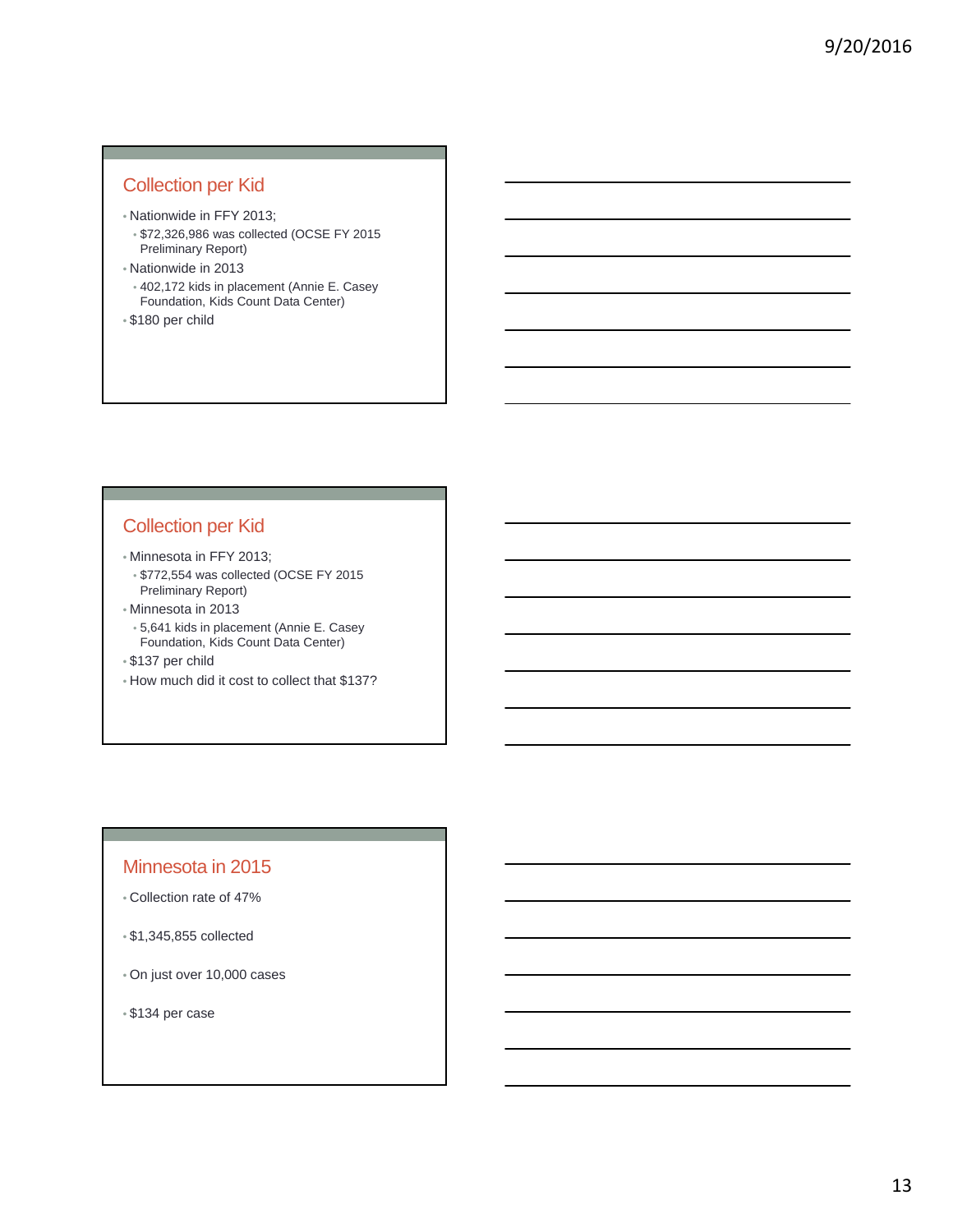## Current Practice in Ramsey County

• Child Support processes include:

- Locating parents
- Searching for existing child support orders
- Establishing paternity
- Assessing ability to pay
- Creating Summons and Complaint
- Service of Process
- Court hearing
- Enforcement

Can we do all that for \$137?

### Background Information

- OHP occurs because of a family's involvement with;
- Child welfare/child protection
- The juvenile justice system
- Families that show up in these systems are disproportionately;
	- Poor
	- Black, Hispanic, and Indian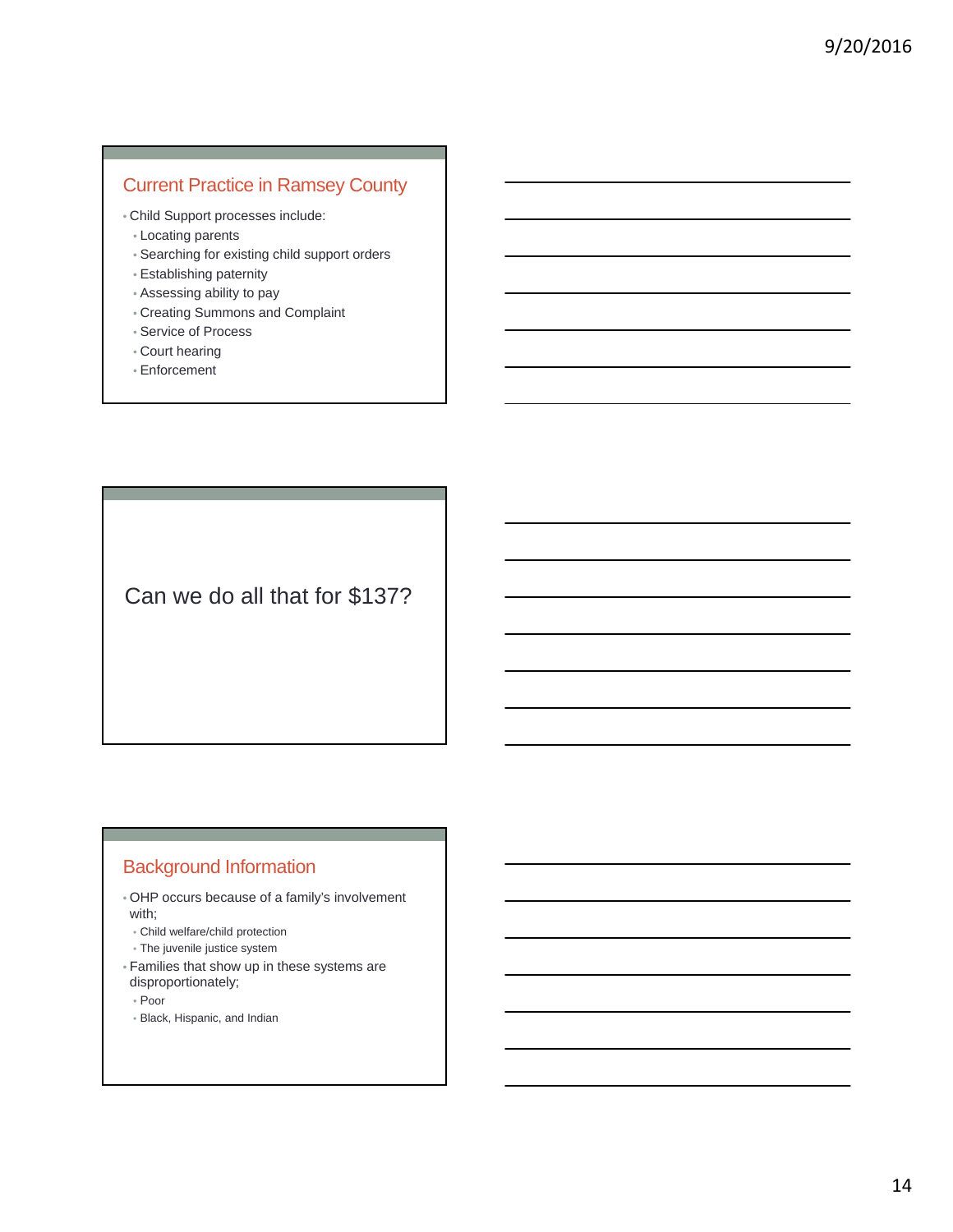### Background Information

- Origins of child welfare and the juvenile justice system
	- Child Savers
	- Orphan Trains
- Delinquent behavior
- Indian Children
- Children from poor families are most likely to experience OHP

### Background Information

• Poverty is the common theme

Children should never be removed from their home based on poverty alone, but poverty doesn't show up alone, it manifests in:

- Drug addiction
- Depression
- Inadequate nutrition
- Inadequate housing or housekeeping
- Lack of parental supervision
- Substandard education and lack medical care

### Background Information

- Neighborhoods with high poverty rates tend to have high OHP
- High unemployment
- Deteriorating housing
- Lack of health care facilities
- High crime levels
- Lack safe places to play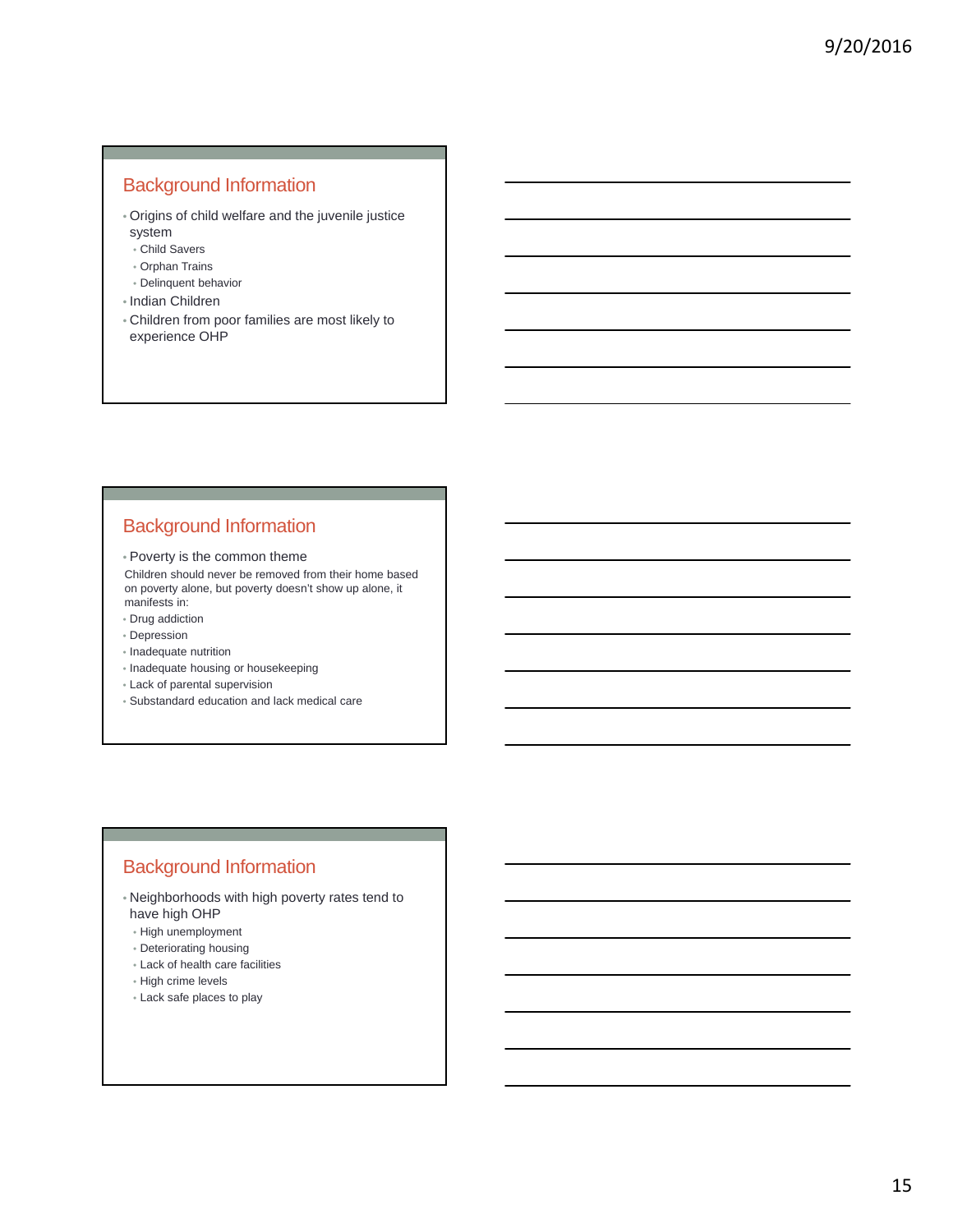### Reasons for OHP

- 65% for reasons related to parents' behavior
	- Neglect is most common, over 50%
	- Failure to provide adequate food, clothing, shelter • Abuse
- Abandonment
- Substance abuse
- Incarceration
- 20% for reasons related to child's behavior
- 15% for reasons related to disability, other

### Ability to pay?

- Poor families
- Families in crisis
- Reunification plans



#### ACF Informational Memorandum (IM) 12-02, August 1, 2012

• A State child welfare agency must take steps to secure an assignment to the State of any rights to child support on behalf of each child who is receiving title IV-E foster care maintenance payments by referring the case to the State child support agency for child support services if the State agency finds it is "appropriate" to do so based on the circumstances of the case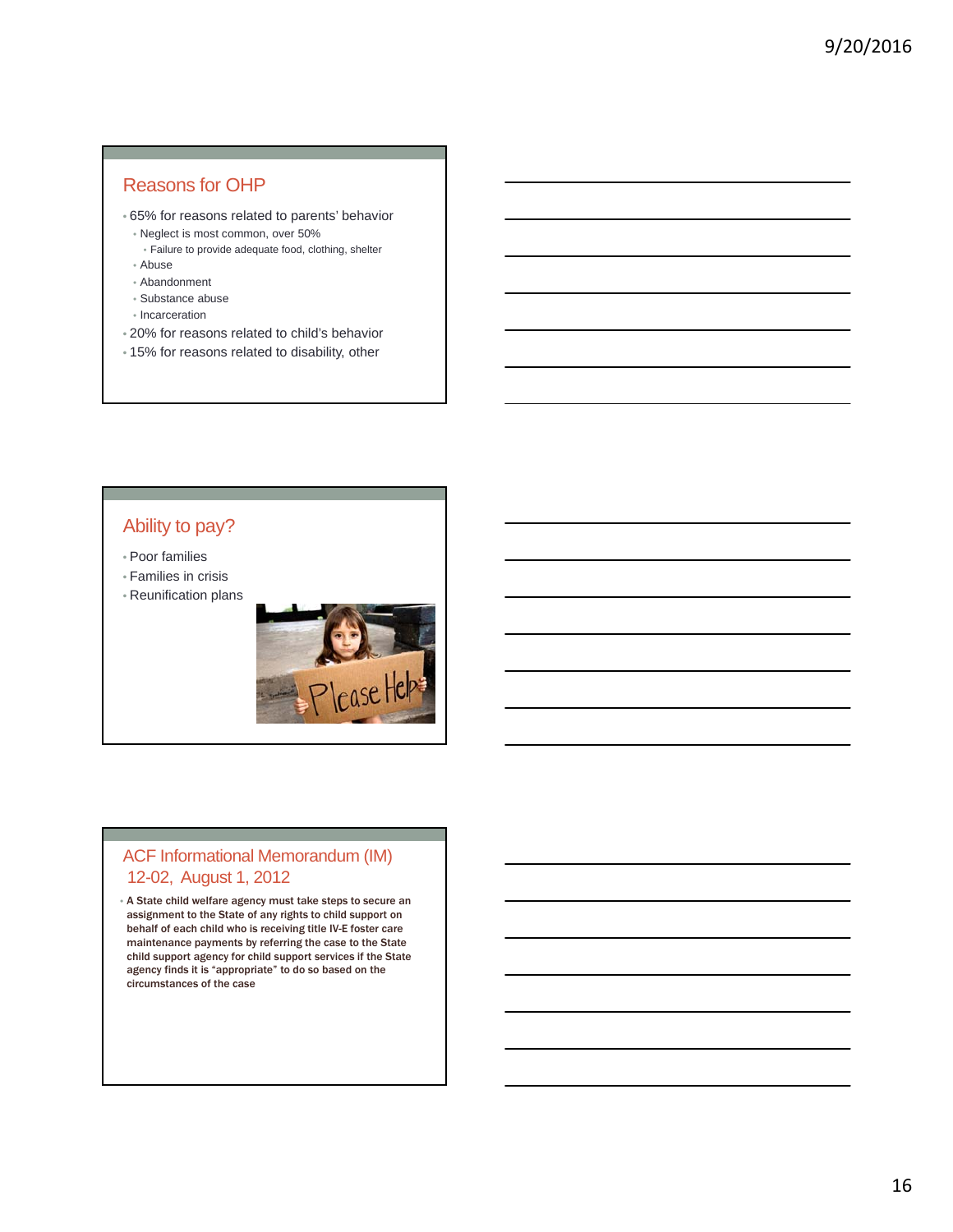#### ACF Informational Memorandum (IM) 12-02, August 1, 2012, Continued

• "While it is the State child welfare agency's responsibility to determine which cases to refer, we encourage State child welfare and child support agencies to work together to develop criteria for appropriate referrals in the best interests of the child involved."

#### IM 12-02 –examples of inappropriate **Referrals**

- "The parent(s) would be unable to comply with the permanency plan of reunification due to the financial hardship caused by paying child support."
- "The child is expected to be in foster care for only a short time."
- Neither "appropriate" nor "short time" is further defined.

#### Ramsey County Change in Redirection process

- Juvenile court orders contained automatic redirection language
- To avoid child support having to file a motion
- We like to automate things
- Parents didn't see it coming
- Caught between two courts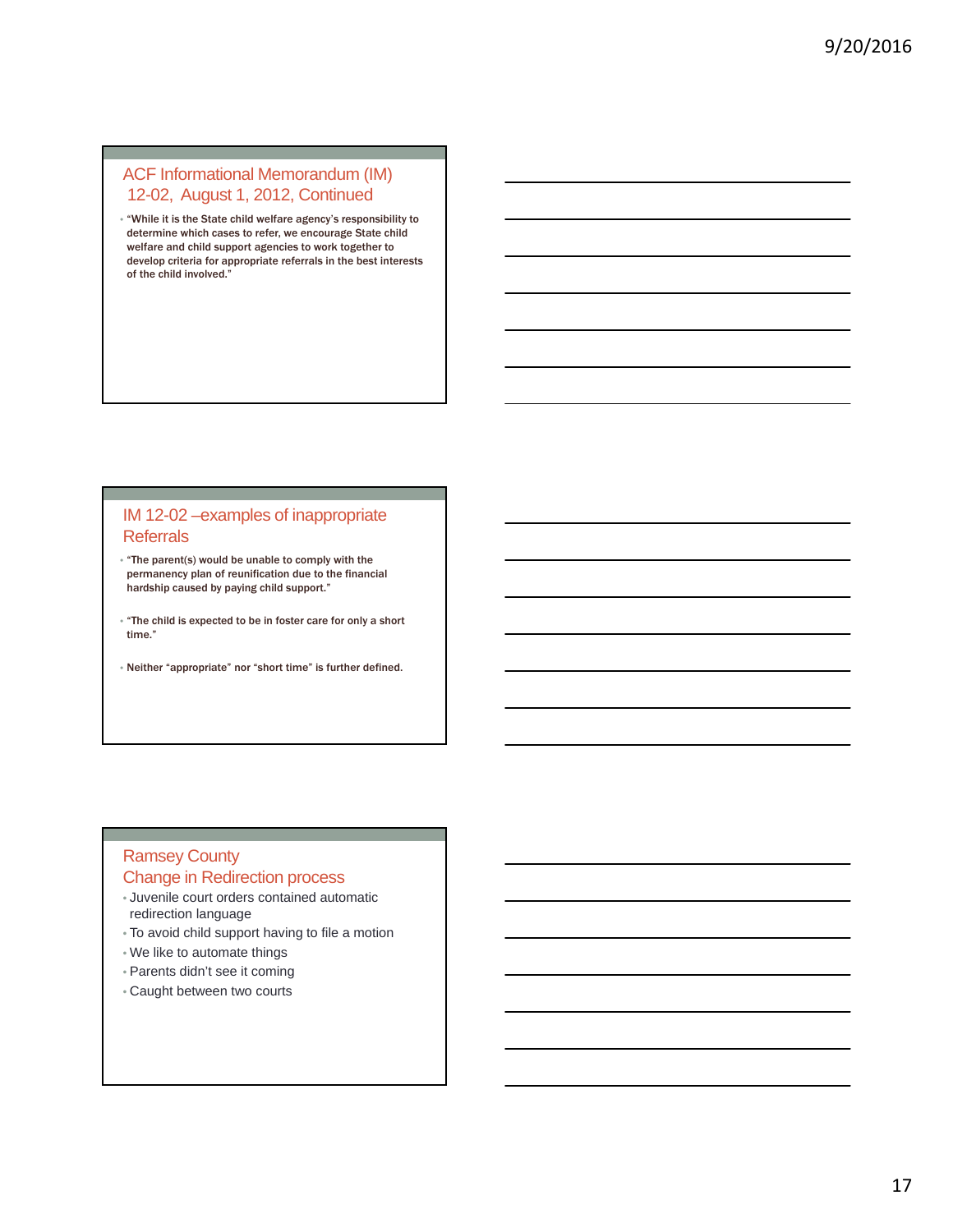### Administrative redirect

- Minnesota State Law
- Statute 518A.46, Subd. 7
- The public authority must provide written notice of redirection to the obligee, the obligor, and the caregiver. The notice must be mailed to the last known address. The notice must state the name of the child for whom support will be redirected, to whom the support will be redirected, the date and the amount of the support that will be redirected. The notice must also inform the parties of the right to contest the redirection.

### Administrative redirection

- Contest on the limited grounds that:
	- Child no longer lives with the caregiver
	- Support is needed to maintain the home for reunification
	- Redirection is not in the child's best interest



#### Can we do more?

- Develop a better partnership with Child Welfare
- Discretion
- Or stop the assignment altogether?